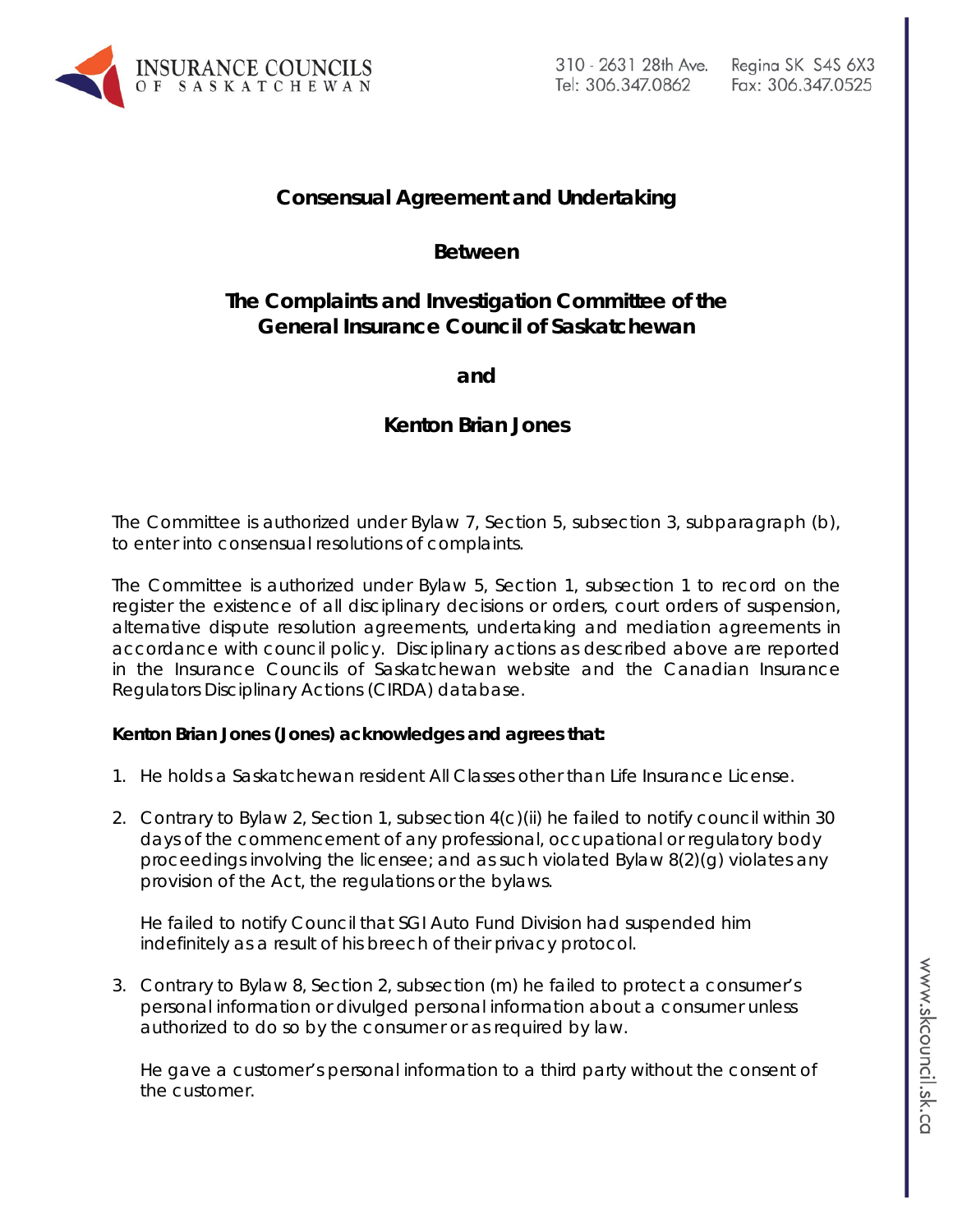- 4. His rights to appear before a Discipline Committee of Council have been explained to him and he fully understands his rights and obligations under the Council Bylaw 10.
- 5. He waives his rights to appear before a Discipline Committee of Council and undertakes not to exercise any appeal rights he may have under Council Bylaw 10, Section 3 or *The Saskatchewan Insurance Act* (the Act), Section 466.1 (7.1), as it relates to matters set out in this Consensual Agreement and Undertaking (Agreement).
- 6. He has been advised by the Complaints and Investigations Committee (the Committee) that it is in his interests to obtain independent legal advice before entering into this Agreement.
- 7. This Agreement does not preclude the Committee from pursuing any other investigation against him for activities not identified in this Agreement that may be in violation of Council Bylaws or the Act.

#### **Jones, having waived his rights undertakes to:**

Pay a fine in the amount of \$2000.00 for contravention of Council Bylaw 8, Section 2 subsection (m);

Accept a six (6) month suspension of his All Classes other than Life Insurance license. This suspension will commence February 01 2015 and be in effect up to and including July 31 2015; and

Reimburse Council for the Committee's investigation costs in the total amount of \$770.00

#### **The Committee's Agreement:**

The Committee agrees to accept as full and final resolution to the acknowledged violations of the Council Bylaws as set out in this Agreement the following:

- a. payment to Council a fine in the total amount of \$2000.00; and
- b. suspension of Jones' All Classes other than Life Insurance License for a period of six (6) months. This suspension will commence February 01 2015 and be in effect up to and including July 31 2015; and
- c. payment to Council of the Committee investigation costs in the total amount of \$770.00.